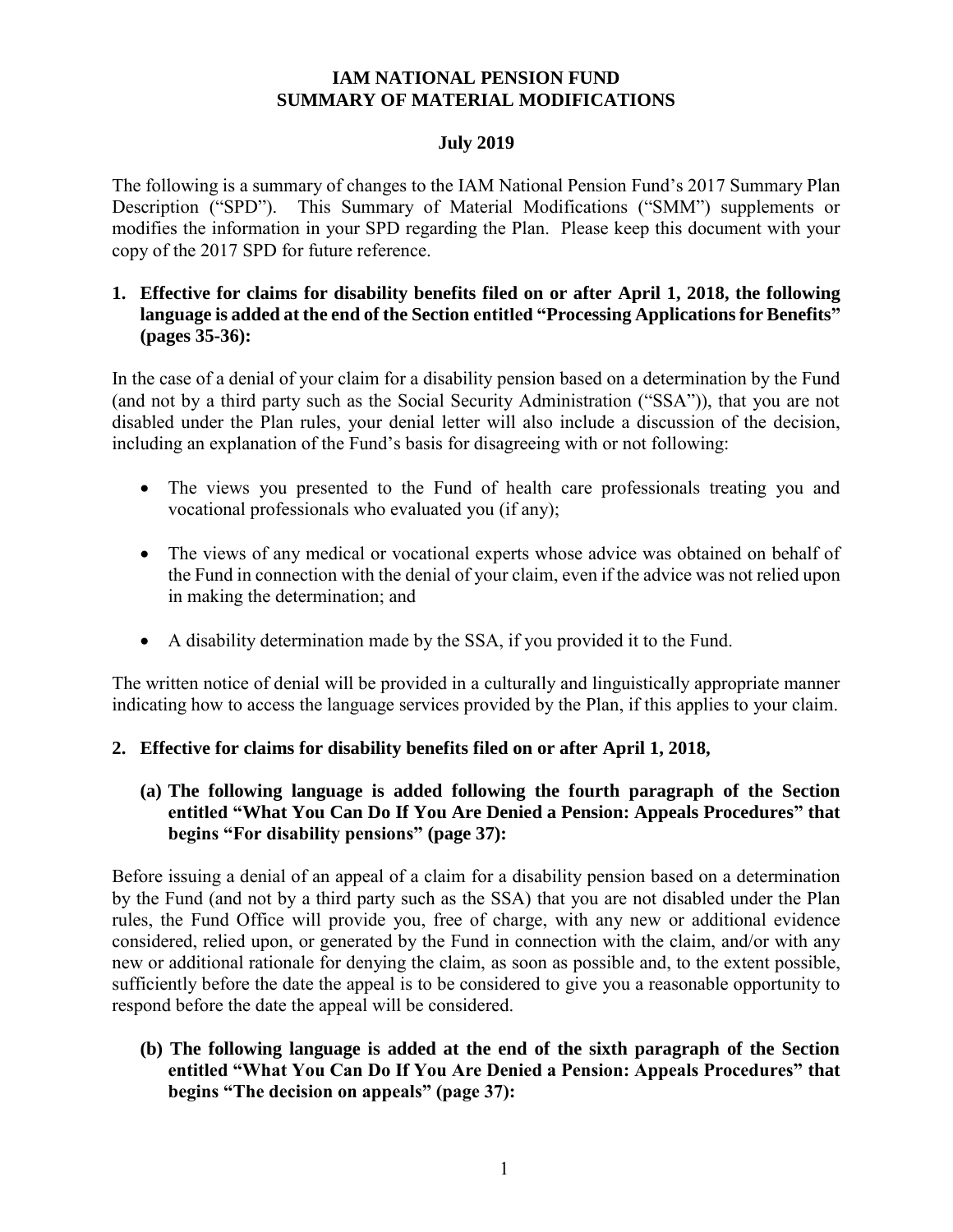In the case of a denial of an appeal for a disability pension, a Participant's written notice of denial will also include:

(a) A discussion of the decision, including an explanation of the Fund's basis for disagreeing with or not following:

(i) The views you presented to the Fund of health care professionals treating you and vocational professionals who evaluated you (if any);

(ii) The views of any medical or vocational experts whose advice was obtained by the Fund in connection with the denial of your appeal, even if the advice was not relied upon in making the determination; and

(iii) A disability determination made by the SSA, if you provided it to the Fund.

(b) A copy of the specific internal rules, guidelines, protocols, standards, or other similar criteria of the Plan relied upon in making the adverse benefit determination or, alternatively, a statement that such rules, guidelines, protocols, standards, or other similar criteria of the Plan do not exist.

The written notice of denial will be provided in a culturally and linguistically appropriate manner indicating how to access the language services provided by the Plan, if this applies to your claim.

**3. Effective for Participant deaths on or after April 17, 2019, references in the SPD to the "50% Spouse Preretirement Death Benefit" are revised to read "100% Spouse Preretirement Death Benefit." (page 29)**

### **4. As of July 1, 2019, the Board of Trustees is (Pages 1 and 42 of the SPD):**

James Conigliaro, Board Co-Chairman *General Vice President* c/o IAMNPF 1300 Connecticut Avenue, NW, Suite 300 Washington, DC 20036

Brian Bryant *General Vice President* c/o IAMNPF 1300 Connecticut Avenue, NW, Suite 300 Washington, DC 20036

Steve Galloway *General Vice President* c/o IAMNPF 1300 Connecticut Avenue, NW, Suite 300 Washington, DC 20036

# **Union Trustees Employer Trustees**

Henry C. Eickelberg, Board Co-Chairman c/o IAMNPF 1300 Connecticut Avenue, NW, Suite 300 Washington, DC 20036

David Leib *Managing Director, Treasury* c/o IAMNPF 1300 Connecticut Avenue, NW, Suite 300 Washington, DC 20036

Chris Ross *Treasurer* AK Steel Corporation c/o IAMNPF 1300 Connecticut Avenue, NW, Suite 300 Washington, DC 20036